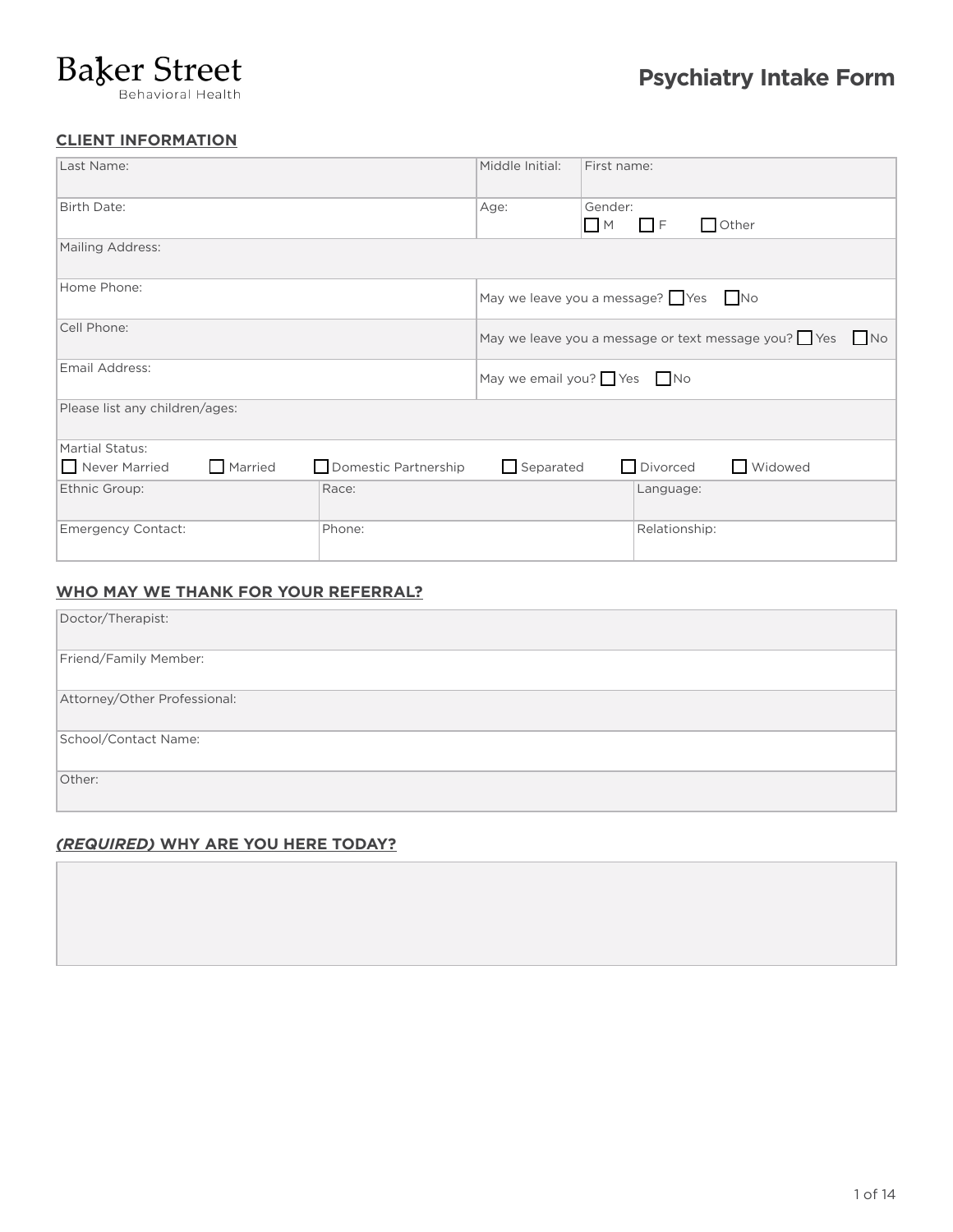# **HEALTH AND SOCIAL INFORMATION**

| Do you currently have a primary care physician? $\Box$ Yes<br>$\blacksquare$ No                                           | When was your last physical?                                                |  |
|---------------------------------------------------------------------------------------------------------------------------|-----------------------------------------------------------------------------|--|
| If yes, Name:                                                                                                             | Phone:                                                                      |  |
| Address:                                                                                                                  |                                                                             |  |
| Are you currently seeing more than one medical Health Specialist? Ses                                                     | $\Box$ No                                                                   |  |
| If yes, why?                                                                                                              |                                                                             |  |
| Please list any allergies / reactions:                                                                                    |                                                                             |  |
| Please list any persistent physical symptoms, or health concerns (e.g. chronic pain, headaches, hypertension, diabetes):: |                                                                             |  |
| Are you currently on medications to manage a physical health concern? $\Box$ Yes                                          | $N$ o                                                                       |  |
| If yes, list:                                                                                                             |                                                                             |  |
| Are you having any problems with your sleep habits? $\Box$ Yes                                                            | $\Box$ No                                                                   |  |
| If yes, Sleeping too little Sleeping too much $\Box$ Poor quality sleep $\Box$ Disturbing dreams                          | Other:                                                                      |  |
| How many times per week do you exercise?<br>What activities?                                                              |                                                                             |  |
| Are you having difficulty with appetite or eating habits? Yes                                                             | $\Box$ No                                                                   |  |
| If yes, $\Box$ Eating less $\Box$ Eating more $\Box$ Binging $\Box$ Restricting<br>Purging<br>Other:                      |                                                                             |  |
| Have you experienced significant weight change in the last 6 months?                                                      | $\Box$ No<br><b>Yes</b>                                                     |  |
| Do you drink alcohol?<br>If yes, how many drinks:<br>$N$ o<br><b>Yes</b>                                                  | Do you engage in recreational drug use?<br>Monthly<br>Occasionally<br>Never |  |
| Daily<br>per day?<br>a week?<br>If yes, list:                                                                             | $\Box$ Weekly                                                               |  |
| 2.<br>3.<br>1.                                                                                                            | For how long?                                                               |  |
| Do you smoke cigarettes or use other tobacco products? $\Box$ Yes<br>No If yes, Type/Frequency:                           |                                                                             |  |
| Have you had suicidal thoughts recently? $\Box$ Frequently $\Box$ Sometimes $\Box$ Rarely $\Box$ Never                    |                                                                             |  |
| Have you ever attempted suicide? $\Box$ Yes $\Box$ No If yes, When?                                                       |                                                                             |  |
| Do you self-harm? (e.g. cutting) Frequently<br>$\Box$ Sometimes<br>Rarely<br>Never                                        |                                                                             |  |
| In the past year have you experienced any significant life changes or stressors? If yes, explain:                         |                                                                             |  |
| $\Box$ No<br>Are you currently in a romantic relationship?<br><b>Yes</b><br>If yes, how long?                             |                                                                             |  |
| What is the quality of your relationship?                                                                                 |                                                                             |  |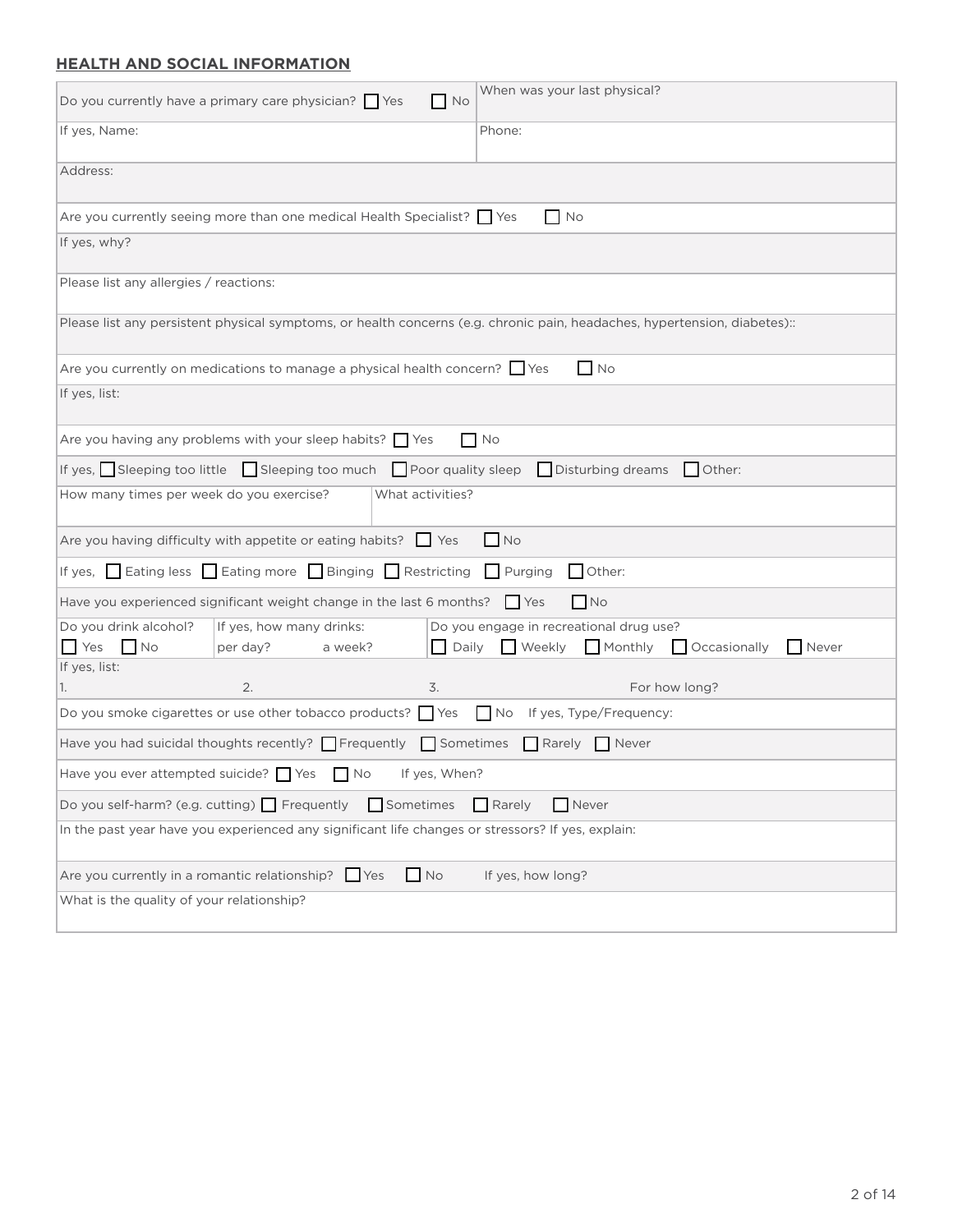|                                                  | Yes                         | <b>No</b> | If yes, when? |
|--------------------------------------------------|-----------------------------|-----------|---------------|
| Extreme depressed mood                           | $\Box$                      | $\Box$    |               |
| Dramatic mood swings                             | П                           | $\Box$    |               |
| Rapid speech                                     | П                           | □         |               |
| Extreme anxiety                                  |                             | $\Box$    |               |
| Panic attacks                                    | П                           | □         |               |
| Phobias                                          | $\sim$                      | $\Box$    |               |
| Sleep disturbances                               | $\Box$                      | □         |               |
| Hallucinations                                   | $\mathcal{L}_{\mathcal{A}}$ | П         |               |
| Unexplained losses of time                       | П                           | □         |               |
| Unexplained memory lapses                        | $\mathsf{L}$                | $\Box$    |               |
| Alcohol/substance abuse                          | П                           | □         |               |
| Frequent body complaints                         | П                           | $\Box$    |               |
| Eating disorder                                  | П                           | $\Box$    |               |
| Body image problems                              | $\sim$                      | $\Box$    |               |
| Repetitive thoughts (i.e obsession)              | $\mathsf{L}$                | ⊔         |               |
| Repetitive behaviors (i.e frequent hand washing) | $\mathbf{I}$                | $\Box$    |               |
| Homicidal thoughts                               |                             | ΙI        |               |
| Suicidal attempts                                |                             | П         |               |

## **TREATMENT HISTORY**

| N <sub>o</sub><br>Are you currently receiving psychiatric services, counseling, or psychotherapy? Pes                      |                                      |  |
|----------------------------------------------------------------------------------------------------------------------------|--------------------------------------|--|
| If yes, current practitioner's name:                                                                                       | If no, but past practitioner's name: |  |
| Are you currently or previously taking prescribed psychiatric medications (antidepressants or other)? $\Box$ Yes $\Box$ No |                                      |  |
| If yes, please list medications:                                                                                           |                                      |  |
| Prescribed by:                                                                                                             | Dates taken:                         |  |

# **OCCUPATIONAL INFORMATION**

| $ $ Are you currently employed? $\Box$ Yes: $\Box$ Full Time $\Box$ Part Time $\Box$ No |
|-----------------------------------------------------------------------------------------|
| If yes, who is your current employer/position?                                          |
| Please list any work-related stressors, if any:                                         |

# **RELIGIOUS / SPIRITUAL INFORMATION**

| Do you consider yourself to be religious? Yes No                      |  |  |
|-----------------------------------------------------------------------|--|--|
| If yes, what is your faith?                                           |  |  |
|                                                                       |  |  |
| If no, do you consider yourself to be spiritual? $\Box$ Yes $\Box$ No |  |  |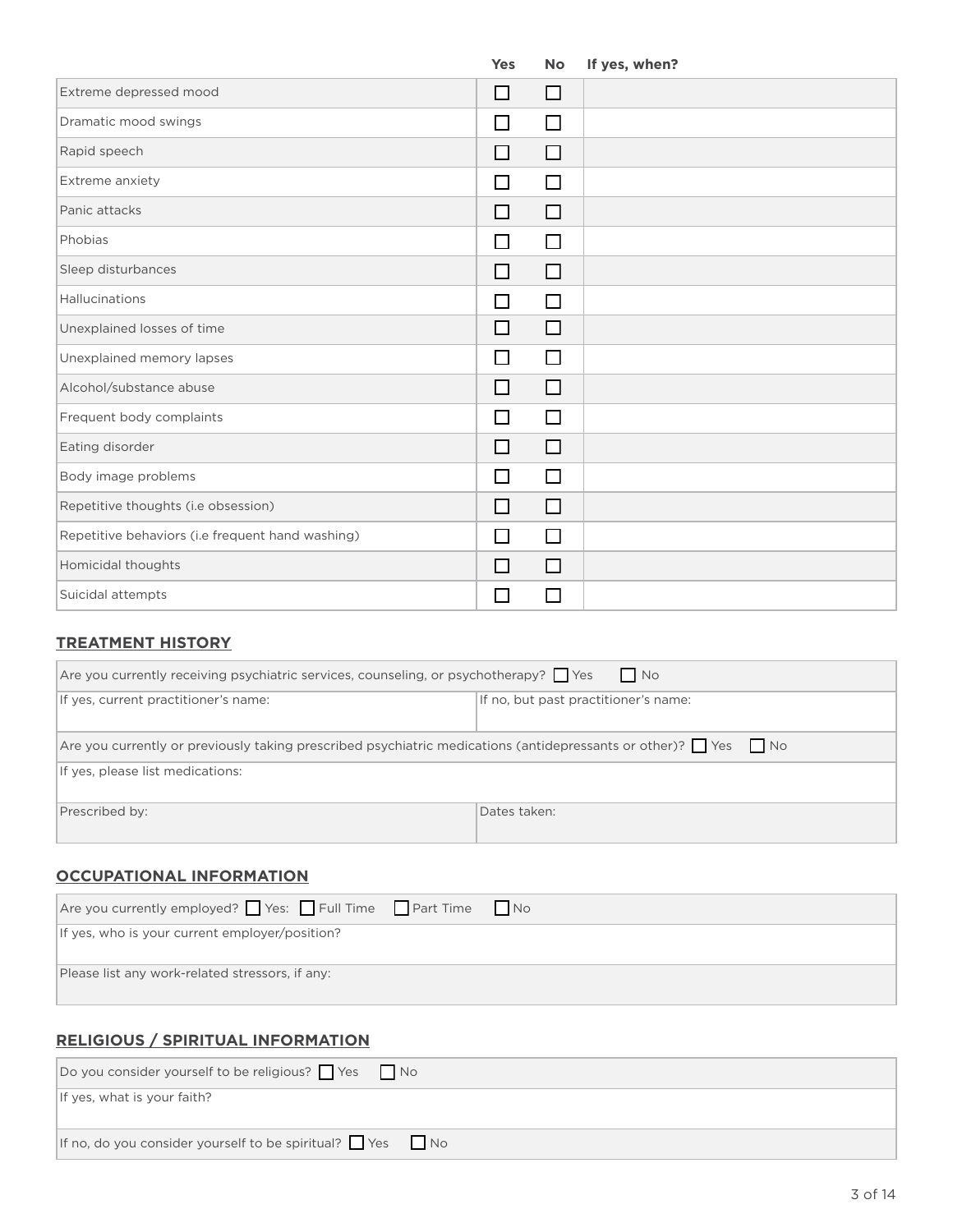## **FAMILY MENTAL HEALTH HISTORY** (Immediate Family Members Only - Do not include yourself or spouse)

| <b>Difficulty</b>                      | Yes or No |
|----------------------------------------|-----------|
| Depression                             |           |
| Bipolar disorder                       |           |
| Anxiety disorder                       |           |
| Panic disorder                         |           |
| Schizophrenia                          |           |
| Alcohol/Substance abuse                |           |
| Eating disorder                        |           |
| Learning disability/ Special education |           |
| Trauma history                         |           |
| Chronic illness                        |           |
| ADHD/ADD                               |           |
| Anger management                       |           |
| Sudden cardiac death before age 50     |           |
| <b>Birth defects</b>                   |           |

**MISSED APPOINTMENTS:** In fairness to other patients and our providers, we require at least 24 hours' notice to cancel or reschedule an appointment. Monday appointment cancelations must be received by the previous Friday. A cancelation fee will apply if an appointment Is cancelled or rescheduled without proper notice. This is a corporate policy and applies to all patients, please ask staff for further details and fee amounts.

Patient Signature Date of the Date of the United States of the Date of the Date of the Date of the Date of the Date of the Date of the Date of the Date of the Date of the Date of the Date of the Date of the Date of the Dat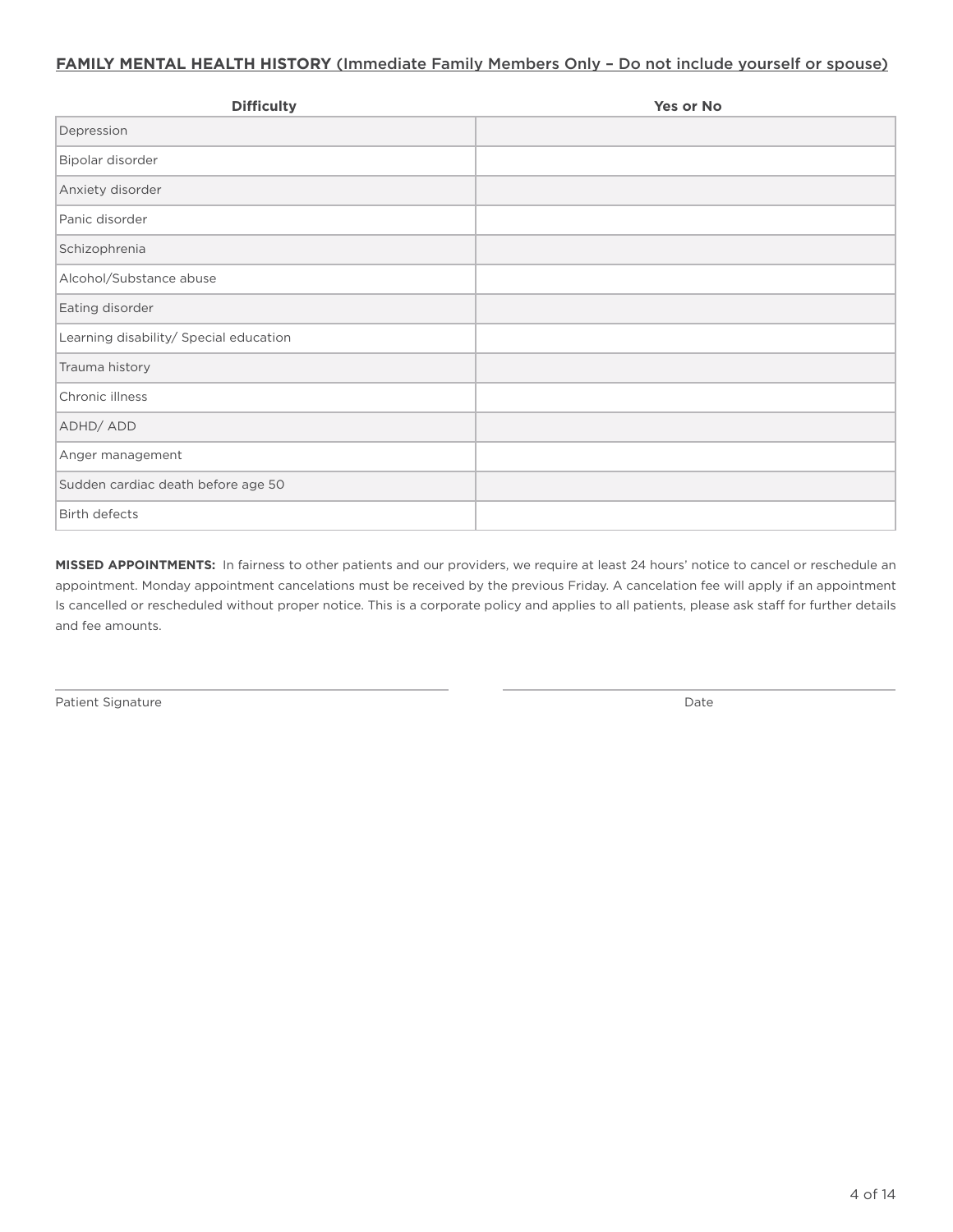# **Limits of Confidentiality**

Rebavioral Health

**Baker Street** 

Contents of all therapy sessions are considered to be confidential. Both verbal information and written records about a client cannot be shared with another party without the written consent of the client or the client's legal guardian. Noted exceptions are as follows:

Duty to Warn and Protect When a client discloses intentions or a plan to harm another person, the mental health professional is required to warn the intended victim and report this information to legal authorities. In cases in which the client discloses or implies a plan for suicide, the health care professional is required to notify legal authorities and make reasonable attempts to notify the family of the client.

Abuse of Children and Vulnerable Adults If a client states or suggests that he or she is abusing a child (or vulnerable adult) or has recently abused a child (or vulnerable adult), or a child (or vulnerable adult) is in danger of abuse, the mental health professional is required to report this information to the appropriate social service and/or legal authorities.

Prenatal Exposure to Controlled Substances Mental Health care professionals are required to report admitted prenatal exposure to controlled substances that are potentially harmful.

Minors/Guardianship Parents or legal guardians of non-emancipated minor clients have the right to access the clients' records.

Insurance Providers (when applicable) Insurance companies and other third-party payers are given information that they request regarding services to clients. Information that may be requested includes, but is not limited to: types of service, dates/times of service, diagnosis, treatment plan, description of impairment, progress of therapy, case notes, and summaries. I agree to the above limits of confidentiality and understand their meanings and ramifications.

|  | Client Signature (Client's Parent/Guardian if under 18) | Date |
|--|---------------------------------------------------------|------|
|--|---------------------------------------------------------|------|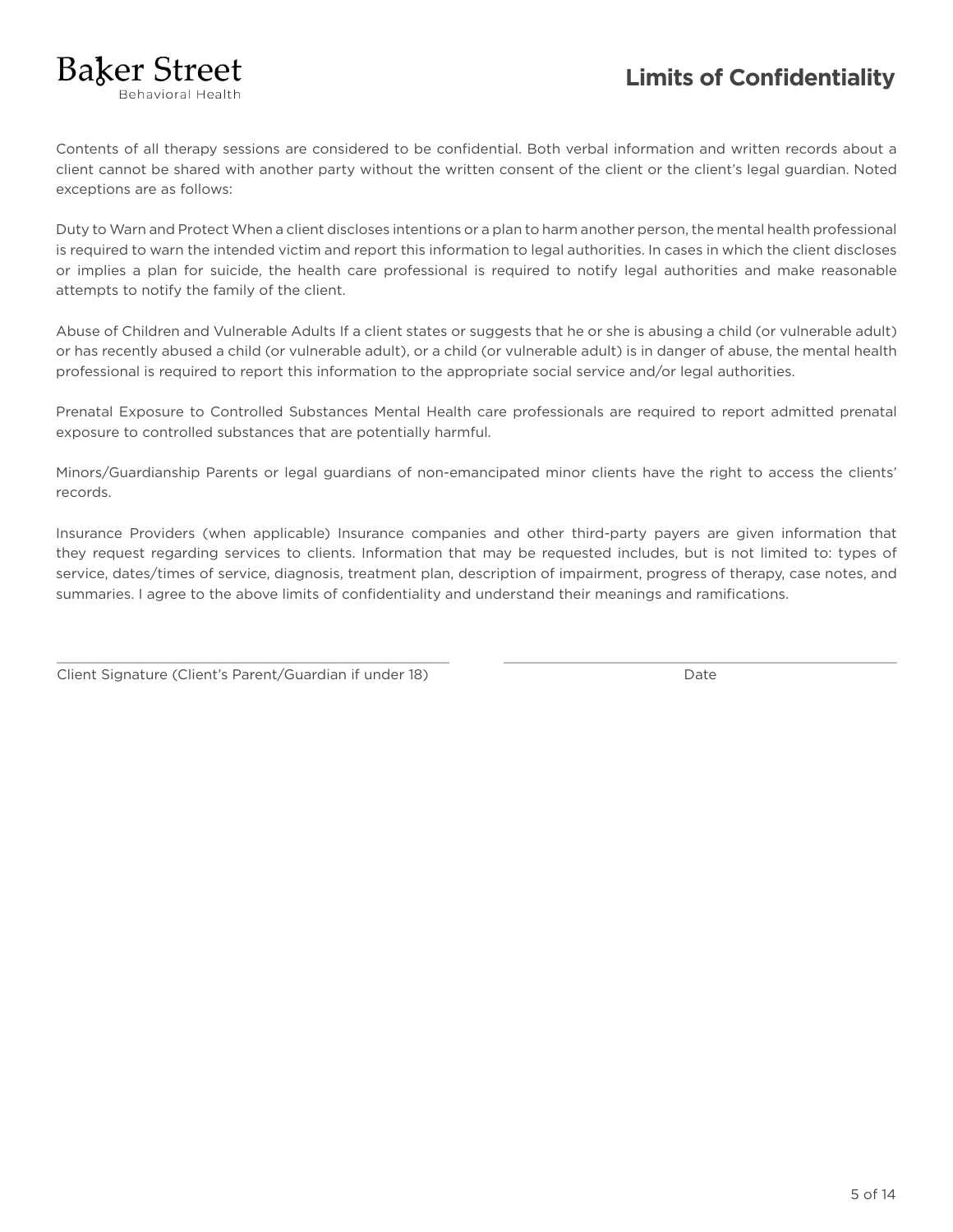

# **Authorization to Release Information to Your Insurance Company**

We need your authorization to release your medical information to your insurance companies so that we can determine your benefits, initiate treatment, receive authorization for continued treatment, and receive payment for services rendered.

I, \_\_\_\_\_\_\_\_\_\_\_\_\_\_\_\_\_\_\_\_\_\_\_\_\_\_\_\_\_\_\_\_, authorize Baker Street Behavioral Health to release my medical information (or information for my child, \_\_\_\_\_\_\_\_\_\_\_\_\_\_\_\_\_\_\_\_\_\_\_\_\_\_) to Medicare and/or my insurance company to determine my benefits, initiate treatment, receive authorization for continued treatment, and receive payment for services rendered.

## **Coordination of Care**

In addition, we may need your authorization to release information to certain professionals (e.g., physician, therapist, attorney, etc) involved in your treatment so that we can collaborate and provide more comprehensive care. You may revoke this authorization at any time in writing, except if we have already taken action based on the authorization.

Please list the names and phone numbers of the other Providers from whom you are receiving care.

| Name: | Phone Number: |
|-------|---------------|
| Name: | Phone Number: |
| Name: | Phone Number: |

**HIPAA**

I have received notice of Baker Street Behavioral Health Privacy Practices and understand the document completely.

| Printed Patient Name: |                                                     |  |
|-----------------------|-----------------------------------------------------|--|
| Signature of Patient: |                                                     |  |
|                       | Printed Name of Responsible Party (if not patient): |  |

Signature **Date of the Contract of Contract Contract of Contract Oriental Contract Oriental Contract Oriental Co**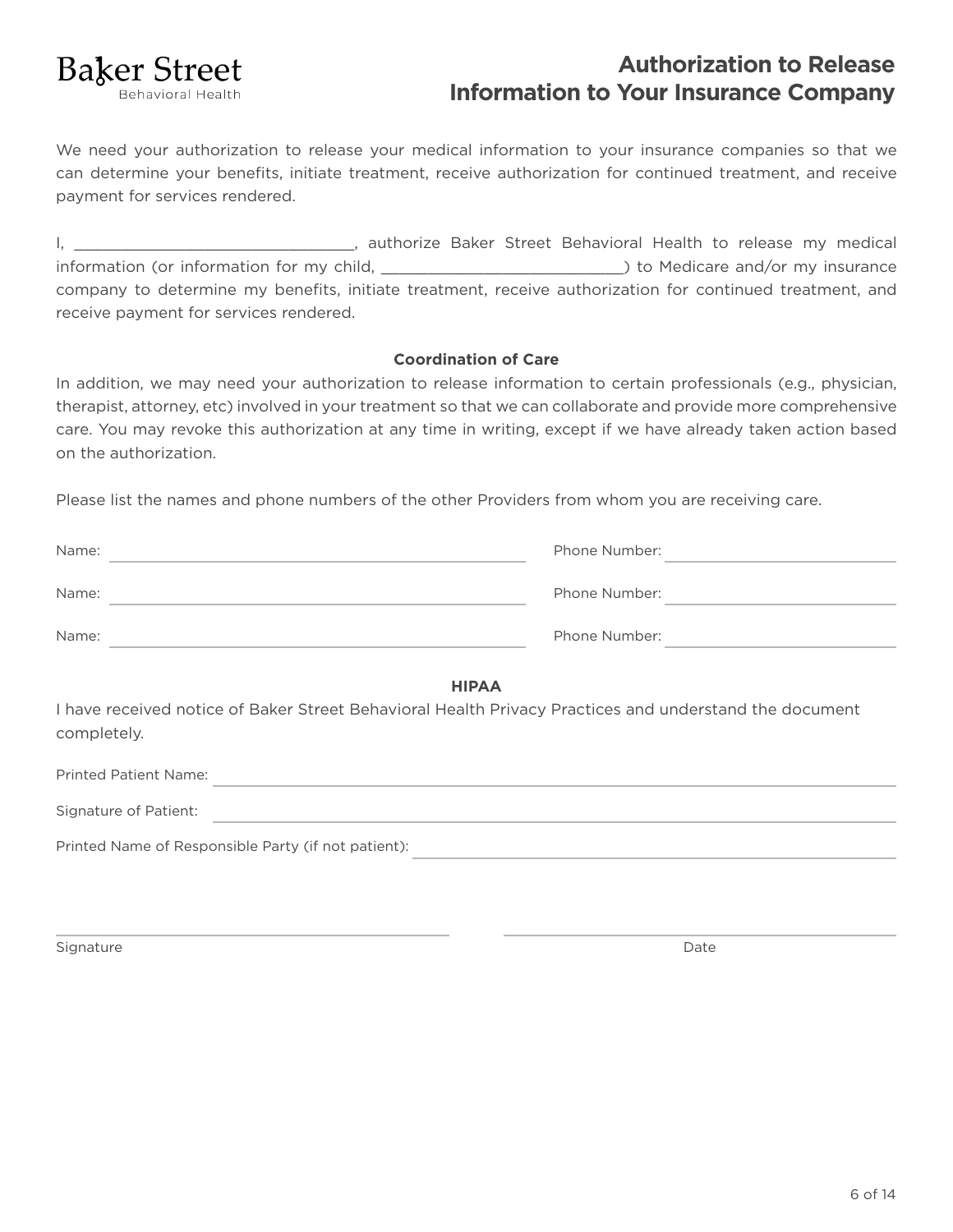# **HIPAA - Notice of Privacy Practices**

**Baker Street** 

THIS NOTICE DESCRIBES HOW MEDICAL INFORMATION ABOUT YOU MAY BE USED AND DISCLOSED AND HOW YOU CAN GET ACCESS TO THIS INFORMATION. PLEASE REVIEW IT CAREFULLY.

The Health Insurance Portability & Accountability Act of 1996 ("HIPAA") is a federal program that requires that all medical records and other individually identifiable health information used or disclosed by us in any form, whether electronically, on paper, or orally, are kept properly confidential. This Act gives you, the patient, significant new rights to understand and control how your health information is used. "HIPAA" provides penalties for covered entities that misuse personal health information. As required by "HIPAA", we have prepared this explanation of how we are required to maintain the privacy of your health information and how we may use and disclose your health information. We may use and disclose your medical records only for each of the following purposes: treatment, payment and health care operations.

- 1. Treatment means providing, coordinating or managing health care and related services by one or more health care providers. An example of this would include referral to/from another physician, health care agency, dentist, school.
- 2. Payment means such activities as obtaining reimbursement for services, confirming coverage, billing or collection activities, and utilization review. An example of this would be providing you with a bill for your visit that you will send to your insurance company for reimbursement.
- 3. Health care operations include the business aspects of running our practice, conducting quality assessment and improvement activities, auditing functions, cost-management analysis and customer service. An example would be an internal assessment review, sharing your health information with staff members to assess our performance, assess quality of care and learn how to improve services.
- 4. To avert a serious threat to health or safety of you, the public or any other person
- 5. Law enforcement/national security/protective services. We may release medical information in response to a court order, a subpoena, warrant, summons or similar process; to identify or locate a suspect, fugitive, material witness or missing person; about the victim of a crime if under certain circumstances we are unable to obtain the person's agreement; about a death we believe may be the result of criminal conduct; in emergency circumstances to report a crime.
- 6. As required by law. We will disclose medical information about you when required to do so by federal, state or local law. An example of this is to report information related to victims of abuse, neglect or domestic violence.
- 7. Appointment reminders/Treatment Alternatives/Health-Related Benefits and Services, or payment of your care.
- 8. Individuals involved in your care or payment of your care. If you do not wish such information be shared, please follow the procedures described in the Right to Request Restrictions.
- 9. Health Oversight Activities. We may disclose medical information to a health oversight agency for activities authorized by law such as audits, investigations, inspections and licensure.
- 10. Worker's Compensation. We may release information for workers' comp or similar programs.
- 11. Public Health Risks for example to prevent or control disease, injury, disability; reactions to medication, food, other products; to report births, deaths, abuse, neglect, or domestic violence
- 12. Coroners, Medical Examiners and Funeral Directors so they can carry out their duties. We may also create and distribute deidentified health information about treatment alternatives or other health-related benefits and services that may be of interest to you. Any other uses and disclosures will be made only with your written authorization. You may revoke such authorization in writing and we are required to honor and abide by that written request, except to the extent that we have already taken actions relying on your authorization. You have the following rights with respect to your protected health information, which you can exercise by presenting a written request to the Privacy Officer, Baker Street Behavioral Health, 601 Flaghouse Drive, Hasbrouck Heights, NJ 07604
- 13. The right to request restrictions on certain uses and disclosures of protected health information, including those related to disclosures to any person identified by you. You must request a restriction in writing. We are, however, not required to agree to a requested restriction. If we do agree to a restriction, we must abide by it unless you agree in writing to remove it.
- 14. The right to reasonable requests to receive confidential communications of protected health information from us by alternative means or at alternative locations.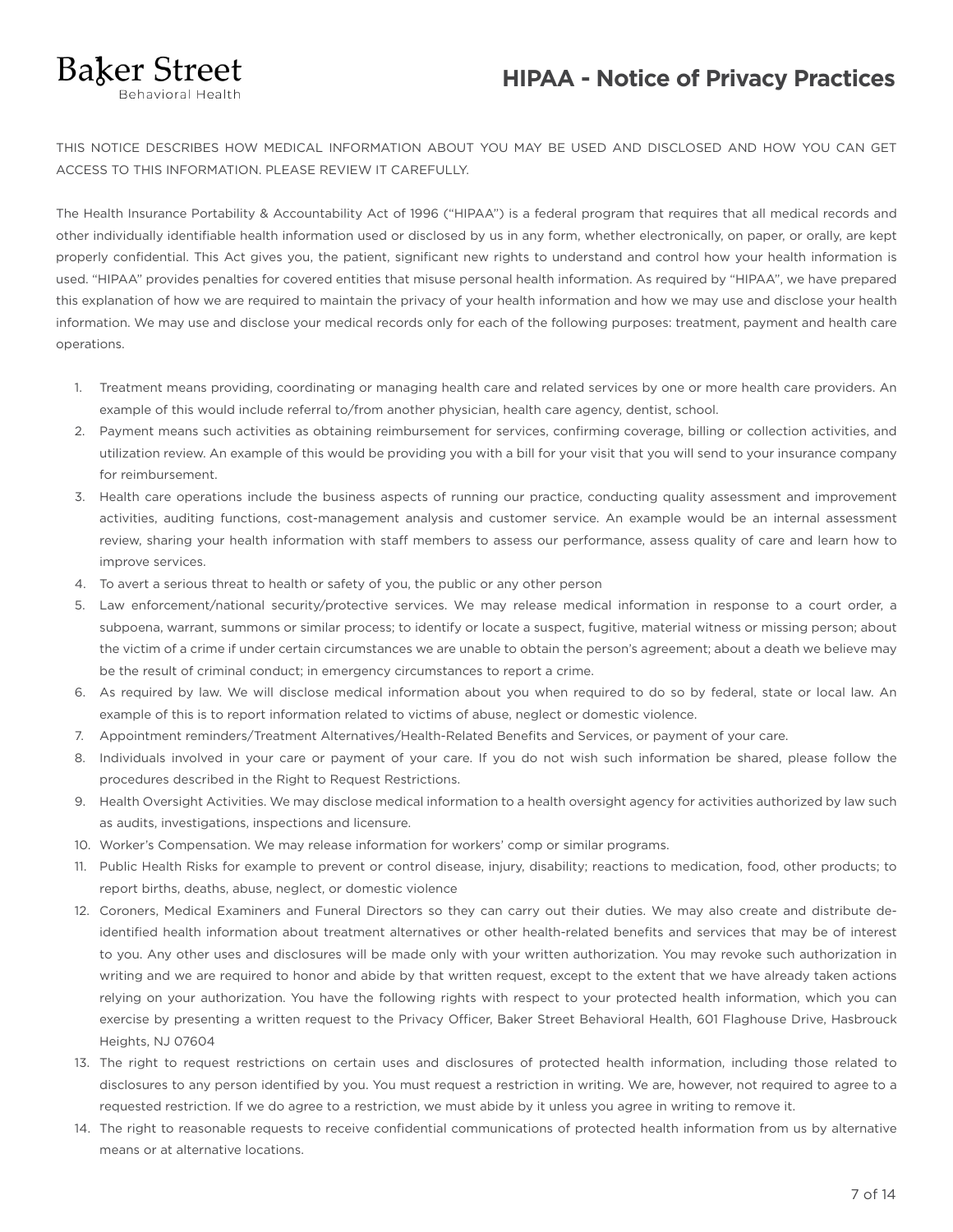- 15. The right to inspect and copy your protected health information, however we have the right to deny requests for psychotherapy notes and provide treatment summary in lieu of psychotherapy notes. If you request copies there is a charge of \$1.00 per page, with a minimum charge of \$10.00 for records of 10 or fewer pages and a maximum charge of \$100.00. If you request an alternative format, we will charge a cost-based fee for providing your health information in that format. Physician's fees are based upon their hourly rate.
- 16. The right to amend your protected health information.
- 17. The right to receive an accounting of disclosures of protected health information.
- 18. The right to obtain a paper copy of this notice from us upon request.
- 19. We are required by law to maintain the privacy of your protected health information and to provide you with notice of our legal duties and privacy practices with respect to protected health information.
- 20. This notice is effective as of 1/1/17, and we are required to abide by the terms of the Notice of Private Practices currently in effect. We reserve the right to change the terms of our Notice of Privacy Practices and to make the new notice provisions effective for all protected health information that we maintain. We will post and you may request a written copy of a revised Notice of Privacy Practices from this office. You have recourse if you feel that your privacy protections have been violated. You have the right to file a written complaint with our office or the Dept. of Health & Human Services, Office of Civil Rights about violations of provisions of this notice or the policies and procedures of our office. We will not retaliate against you for filing a complaint. For more information about HIPAA or to file a complaint:

The U.S. Department of Health & Human Services, Office of Civil Rights 200 Independence Ave, S.W. Washington, D.C. 20201 (202) 619-0257 Toll Free: 1-877-656-6775 Effective Date April 25, 2006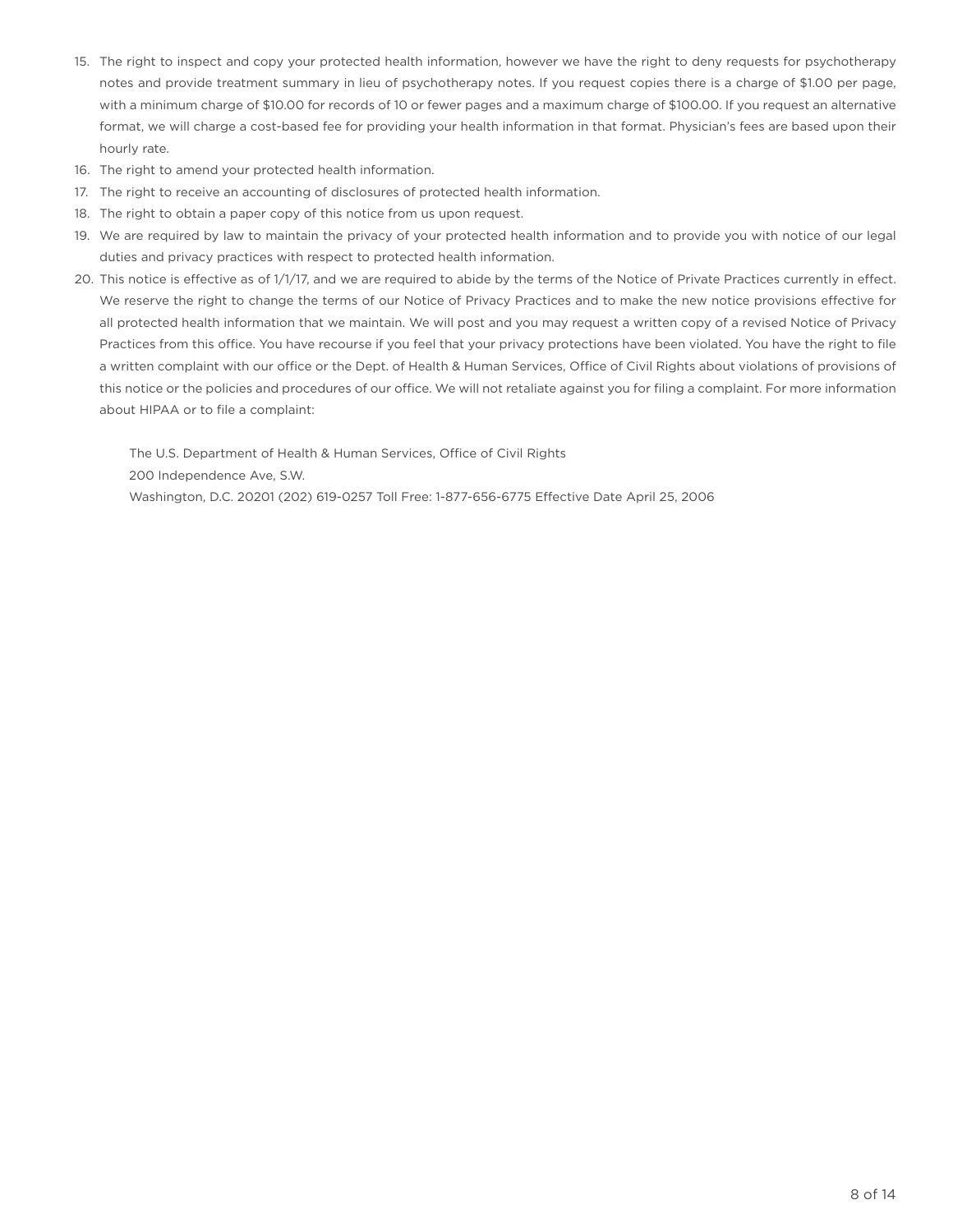Signature:

Date:

# 9 of 14

# **Financial Policy**

Behavioral Health

**Baker Street** 

Patient Name:

Date of Birth:

Please understand that payment of your bill is considered part of your treatment. The following is a statement of our financial policy which we require you to read and sign prior to any treatment.

#### **SELF-PAY & PATIENTS WITH NO MEDICAL INSURANCE:**

BASIC POLICY: Payment for services is due in full at the time service is provided in our office. We accept cash and credit cards. Patient is ultimately responsible for all professional fees.

Signature:

Date:

#### **PATIENTS WITH MEDICAL INSURANCE:**

We do not participate on any panels with any Medical Insurance Carrier. If your Medical Insurance carrier covers out of network benefits, we will submit claims for you. Please be advised that we will balance bill you what is usual and customary. If you receive a check from your insurance, you must forward check to Baker Street Behavioral Health.

USUAL AND CUSTOMARY RATES: Our practice is committed to providing the best treatment for our patient and we charge what is usual and customary for our area. You are responsible for payment regardless of any insurance company's arbitrary determination of usual and customary rates.

Payment in full is due at the time of each appointment and will be collected prior to appointment, the patient is ultimately responsible for all professional fees.

Signature: when the state of the state of the state of the state of the state of the state of the state of the state of the state of the state of the state of the state of the state of the state of the state of the state o

#### **PATIENTS WITH AUTO INS. (MOTOR VEHICLE ACCIDENTS):**

Charges for services incurred as a result of an automobile accident will be treated as a Personal Injury claim. You must provide necessary information to bill the carrier. We will bill the Auto Insurance carrier as a courtesy. If the Auto Insurance carrier determines that your condition is not as a result of your automobile-related injury, or your claim is denied for other reasons, you will be required to PAY ALL AMOUNTS DUE WITHIN 30 DAYS.

LETTER OF PROTECTION: I understand that I will not be seen unless my attorney has provided this office with a letter of protection to ensure that payment will be made for services rendered in the event the auto insurance does not pay or the policy coverage is terminated or exhausted. Patient is ultimately responsible for all professional fees.

NON-COMPLIANCE & FAILURE TO SHOW FOR TREATMENT: insurance carriers and attorneys will require continued updates on your case, which cannot be provided if the patient is non-compliant to treatment. More than two missed appointments can result in dismissal from the practice.

Signature:

#### **PATIENTS WITH WORKERS COMPENSATION INS. (WORK RELATED ACCIDENT/INJURY):**

Charges for services incurred as a result of a verified work-related injury will be treated as a Workers' Compensation claim and we will bill the Workers Compensation carrier as a courtesy. If the Workers' Compensation carrier determines that your condition is not as a result of your work-related injury, or your claim is denied for other reasons, you will be required to PAY ALL AMOUNTS DUE WITHIN 30 DAYS.

LETTER OF PROTECTION: I understand that I will not be seen unless my attorney has provided this office with a letter of protection to ensure that payment will be made for services rendered in the event the auto insurance does not pay or the policy coverage is terminated or exhausted. Patient is ultimately responsible for all professional fees.

NON-COMPLIANCE & FAILURE TO SHOW FOR TREATMENT: Insurance carriers will require continued updates on your case, which cannot be provided if the patient is non-compliant to treatment. More than two missed appointments can result in dismissal from the practice.

Date:

Date: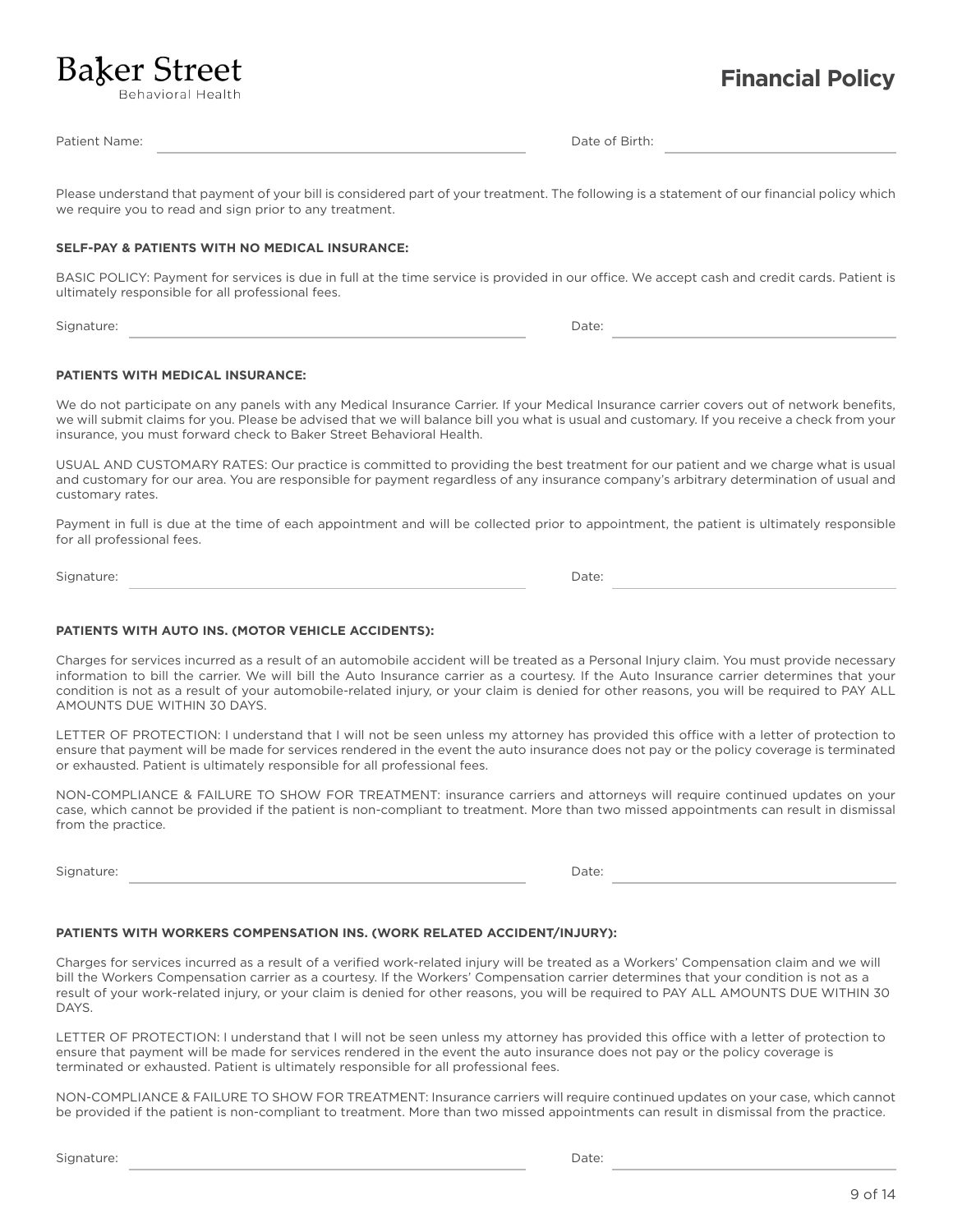# **Baker Street**

| Patient Name:         |  |
|-----------------------|--|
| Pharmacy Name:        |  |
| Pharmacy Address:     |  |
| Pharmacy Phone / Fax: |  |
| Allergies:            |  |

### **PLEASE READ CAREFULLY:**

- 1. Initial Prescriptions may take up to 3 hours to process. Please verify with your pharmacy that it is filled, and do not call our office.
- 2. Please contact your pharmacy to request a refill, and do not call our office for refills.
- 3. Please allow up to 48 hours for your refill to be processed.
- 4. Refills are only processed during weekday office hours (10:00am thru 5:00pm Monday thru Friday).
- 5. Refills sent over the weekend will not be received or reviewed until the next business day.
- 6. Refills will not be renewed unless the patient is seen on a regular basis.
- 7. If you are due for an appointment and in need of a refill, you will only be given enough medication until your next scheduled appointment.
- 8. Any adverse reactions to medication are to be reported to the office.
- 9. If you are being prescribed a controlled substance and not compliant with your appointments or urine drug screening, you will not receive a refill until your next scheduled appointment.
- 10. For medical emergencies, call 911, or go to your nearest Hospital Emergency Room.

#### x I have Read and Understand the Prescription Policy and agree to abide by the policy.

x I have received a copy of this signed agreement.

Patient's Signature (Parent/Guardian if under 18):

Relationship (Print): Patient's Name:

Date: when the contract of the contract of the contract of the contract of the contract of the contract of the contract of the contract of the contract of the contract of the contract of the contract of the contract of the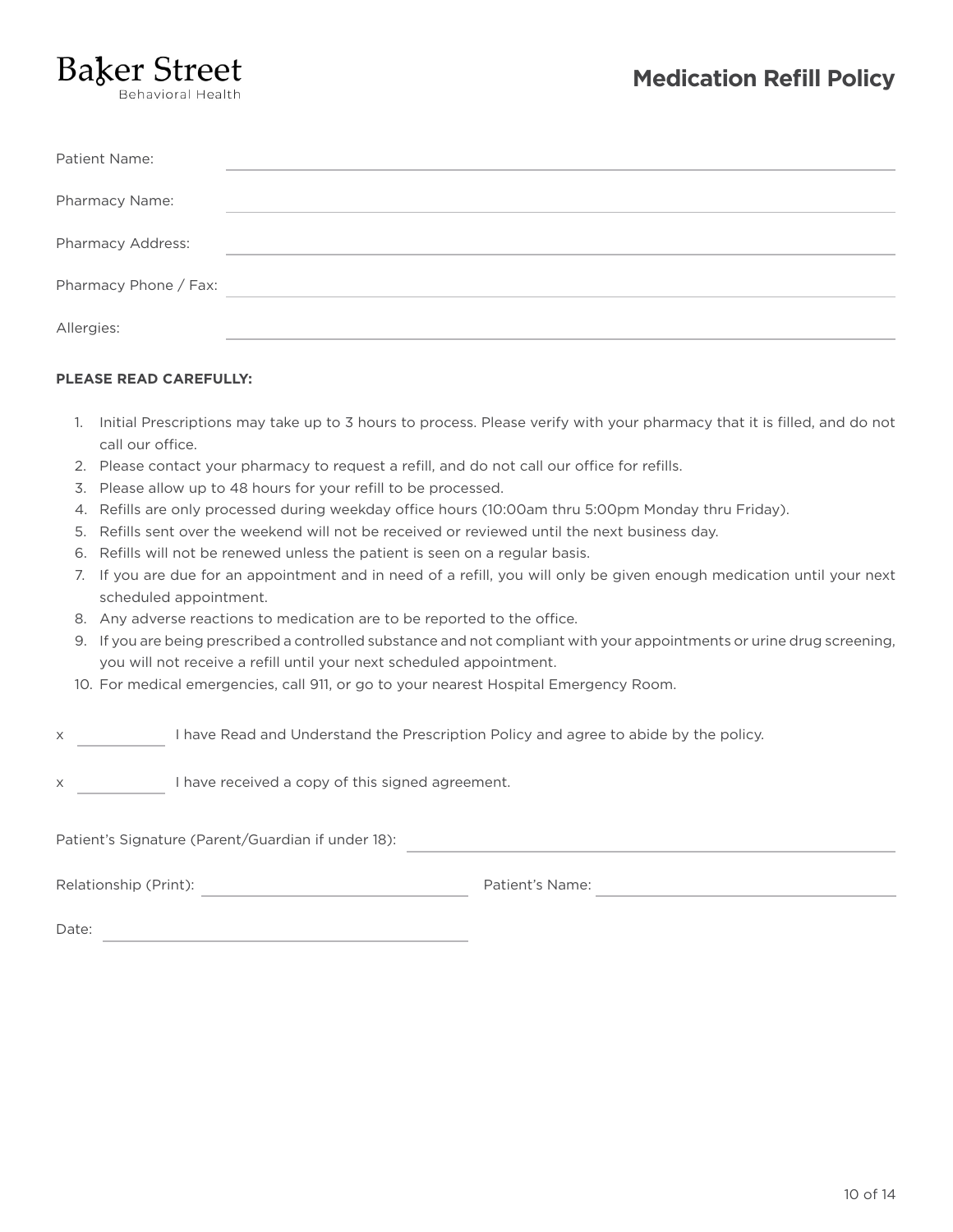# **Baker Street Behavioral Health**

# **Patient Credit Card on File Agreement**

We have implemented a policy which enables you to maintain your credit card information securely via encryption on file with Baker Street Behavioral Health. In providing us with your credit card information, you are giving Baker Street Behavioral Health permission to automatically charge your credit card on file for your session fee, co-pay, or deductible at time of service. This agreement will remain in effect until the expiration of the credit card account and that you may revoke this form at any time by submitting a written request.

The card may automatically be charged in the event of a late cancellation (less than 24 hours' notice), a no- show/missed appointment.

Outstanding Balance: If there is an outstanding balance owed, Baker Street Behavioral Health will notify you via phone and/or email. If by the final billing notice, we do not receive a response from you or your payment in full, at that time, any balance owed will be charged to your credit card. A copy of the charge will be sent by email or mailed to you. This in no way compromises your ability to dispute a charge or question your insurance company's determination of payment.

Multiple Users: This card will only be authorized for the use of the credit card holder, his/her minor(s), or any person(s) listed below.

I authorize Baker Street Behavioral Health, to charge session fees, co-pays, deductibles and outstanding balances on my account to the following credit card:

| <b>CREDIT CARD TYPE</b>    |                                                                                                                        |                         |                   |  |
|----------------------------|------------------------------------------------------------------------------------------------------------------------|-------------------------|-------------------|--|
| Debit / Credit:            | <b>Visa</b>                                                                                                            | Mastercard Amex         | $\Box$ Other      |  |
| $FSA Card:$ $Yes$ $No$     |                                                                                                                        | SuperBill Needed: □ Yes | $\Box$ No         |  |
|                            |                                                                                                                        |                         |                   |  |
| Name as it appears on C/C: |                                                                                                                        |                         |                   |  |
| Credit Card #:             | <u> 1989 - Andrea State Barbara, amerikan personal personal personal personal personal personal personal personal </u> |                         |                   |  |
|                            |                                                                                                                        | CVV:                    | Billing Zip Code: |  |
| Patient's Signature:       |                                                                                                                        |                         |                   |  |
| Date:                      |                                                                                                                        |                         |                   |  |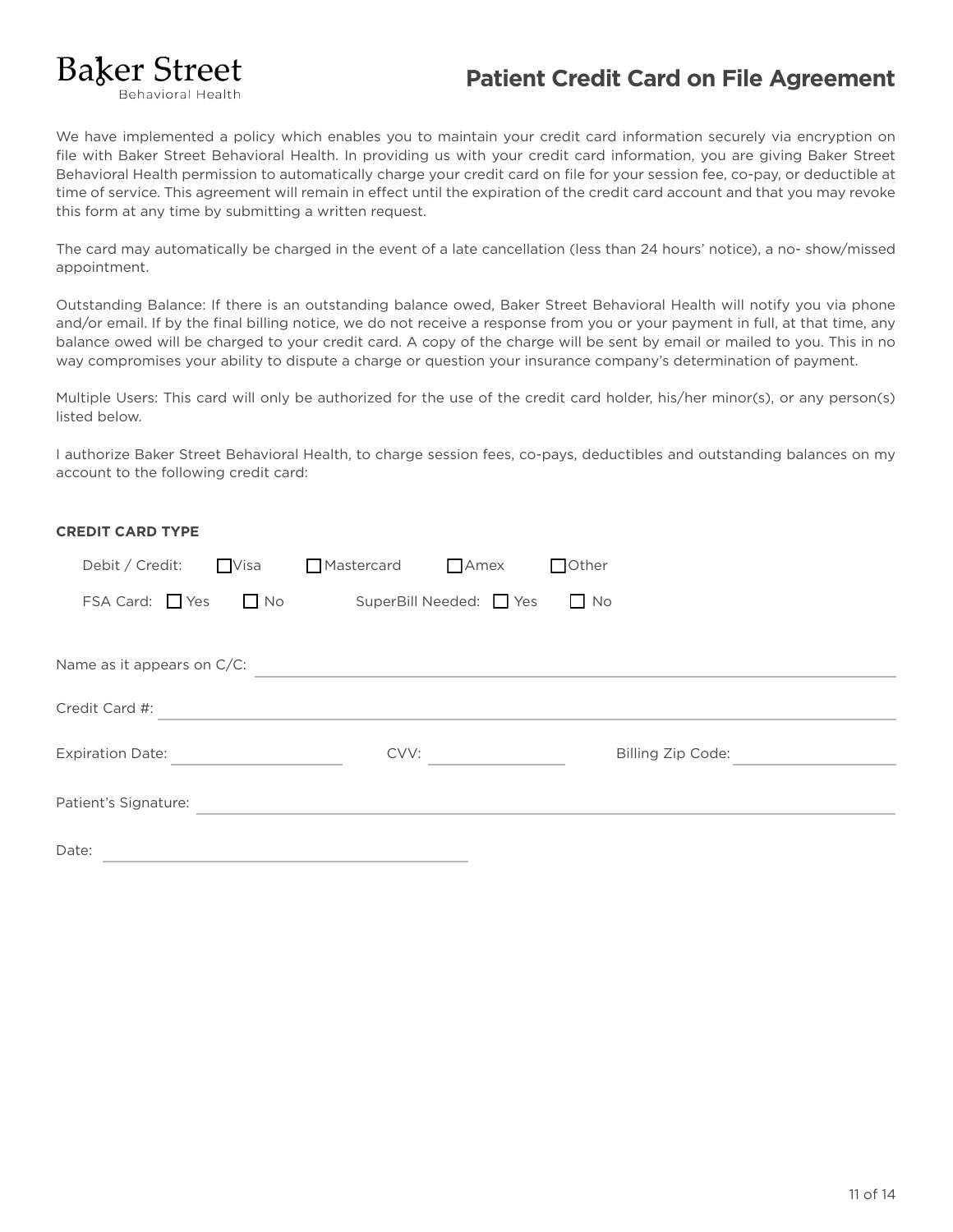# **PLEASE READ CAREFULLY**

## *Appointment Policy*

An appointment is considered a mutual commitment between you and your clinician and is subject to personal accountability and responsibility in keeping and managing the appointment. A 24 (twentyfour) hour notice is required to reschedule or cancel your appointment and to avoid automatic billing for payment of your session. Monday appointment cancellations must be received by the previous Friday. Appointments for which you arrive late will still end at the appointed time. As a courtesy, you may receive a reminder phone call, email and/or text for your appointment; however, responsibility for keeping your appointment is ultimately yours. All patients must arrive on time for their scheduled appointment. Failure to do so will result in a fee and rescheduling (if applicable) of the appointment.

Agree and Initial Here

## *Drug Screening Policy*

Drug screens are performed on patients when necessary. All new patients and patients who are prescribed controlled substance medications will have an initial drug screen and may be subjected to ongoing and/or random drug screening after. All patients who are prescribed controlled substances either by medical staff or any other third-party providers will be subject to regular drug screening. Any charges that may result from the drug screens will be the responsibility of the patient if not covered by the insurance company.

Agree and Initial Here

## *Payment for Services*

If we are not billing an insurance company for your service, the full payment is due at the time of service. Your co-payment and any deductibles and balances, which may apply, will be collected when you check-in. Baker Street Behavioral Health accepts cash, debit and all forms of credit cards. Balances and payment arrangements are the patient's responsibility and should be treated as a personal commitment and subject to personal accountability. Credit cards on file may be charged for outstanding balances.

Agree and Initial Here \_

# *Confidentiality*

The practice operates in a "multi-disciplinary" way, meaning that the clinician's function as a team. Therefore, it is important to understand that the information in the chart is accessible to other clinicians in the office in order to provide you with quality and consistent care. However, no information about you or your care will be released to anyone outside the office without your consent or a court order. The only exceptions include suicidal or homicidal risk factors or child/elder abuse or neglect. You will complete a Release of Information that you can use to list person(s) to whom we may have communications with about you, your care and/or financial matters concerning your account. Children (under the age of 17) have the right to confidential exchanges with clinicians. However, if there are issues that pose grave or immediate danger, these issues may be discussed with parents or legal guardians or child protective services.

Agree and Initial Here \_\_\_\_\_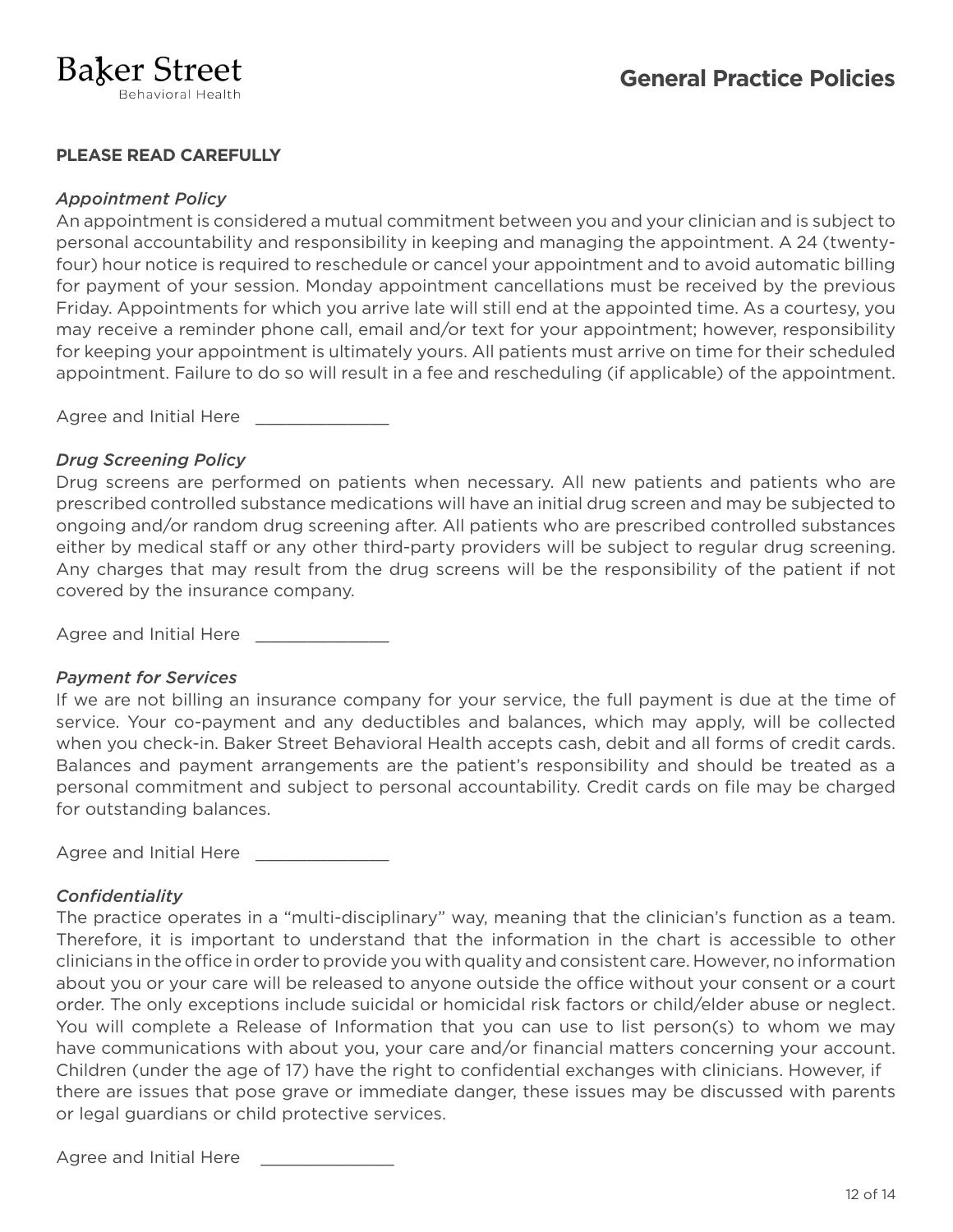# **Baker Street**

# *Contact and Treatment*

Our office staff will take messages during regular business hours. Please allow 48-72 (business) hours for a response as clinicians have varied schedules and are not in the office each day. Please do not wait until a crisis to contact our office. We can address routine concerns much more effectively than crisis concerns. You may be asked to schedule a sooner appointment with your provider if our staff cannot address your concerns. Please note that most concerns are best addressed in sessions, and providers cannot be interrupted from treating others to take your calls. If your concern involves a safety issue, please notify our office immediately. If you have an after-hours concern, you may leave a message on our voicemail. If your need is emergent due to safety issues at any time, please call 911 or go to the nearest Emergency Department.

Agree and Initial Here

## *Dismissal*

If you are "dismissed" from the practice you can no longer schedule appointments, get medication refills, or consider us to be your physician/therapist. You must find a provider(s) in another practice. Common reasons for dismissal include failure to keep appointments, frequent no-shows, noncompliance with treatment plan or medical advice, verbally abusive or threatening behaviors to any of our staff or failure to pay your outstanding balance. We will send a letter to your last known address, notifying you that you are being dismissed. If you have a medical emergency within 30 days of the date on the letter, we may assist you with care options.

Agree and Initial Here

Printed Patient Name:

Signature of Patient:  $\Box$  Date: Date: Date: Date: Date: Date: Date: Date: Date: Date: Date: Date: Date: Date:  $\Box$